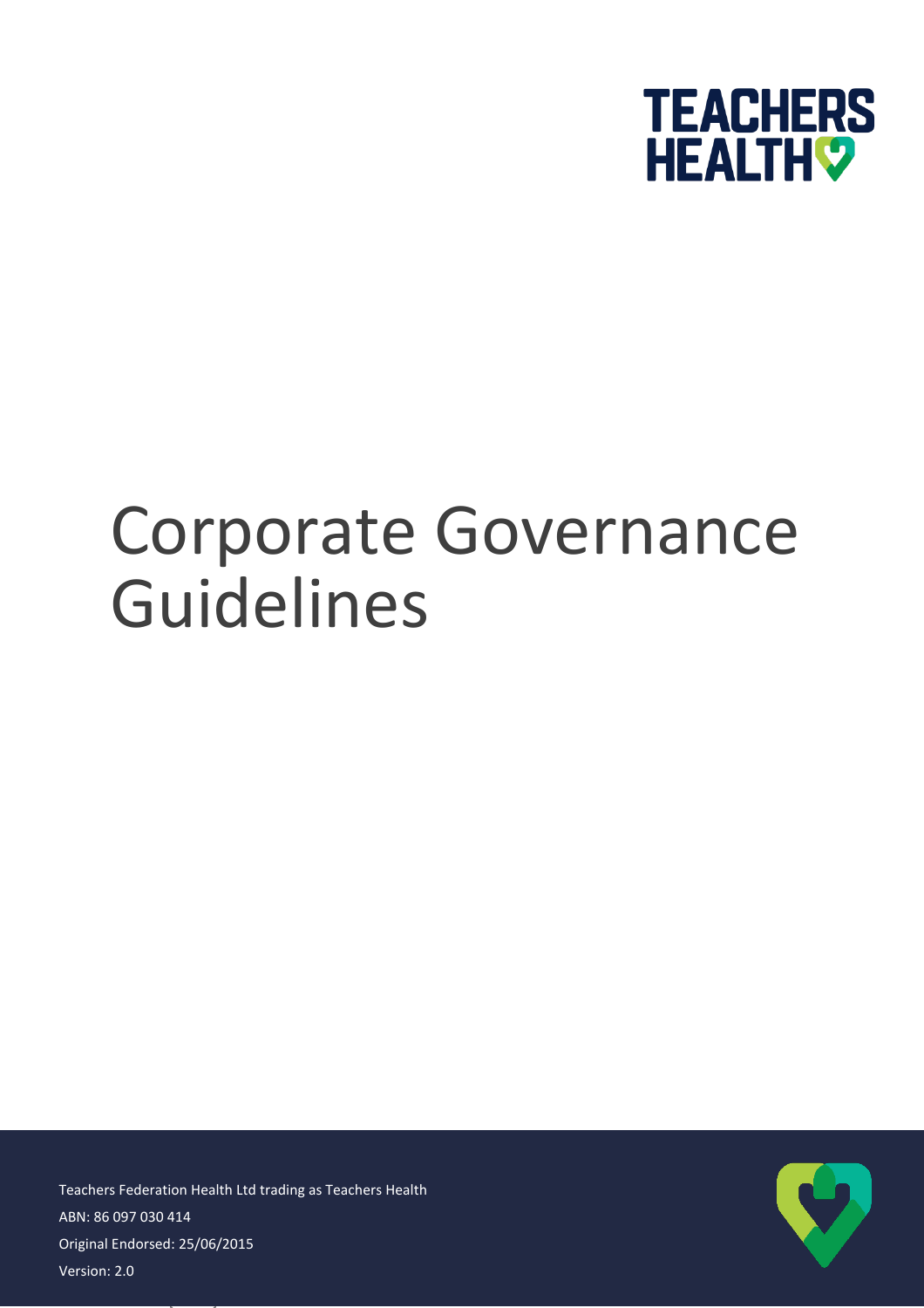

# **Table of contents**

| 1.  |  |
|-----|--|
| 2.  |  |
| 3.  |  |
| 4.  |  |
| 5.  |  |
| 6.  |  |
| 7.  |  |
| 8.  |  |
| 9.  |  |
| 10. |  |
| 11. |  |
| 12. |  |
| 13. |  |
| 14. |  |
| 15. |  |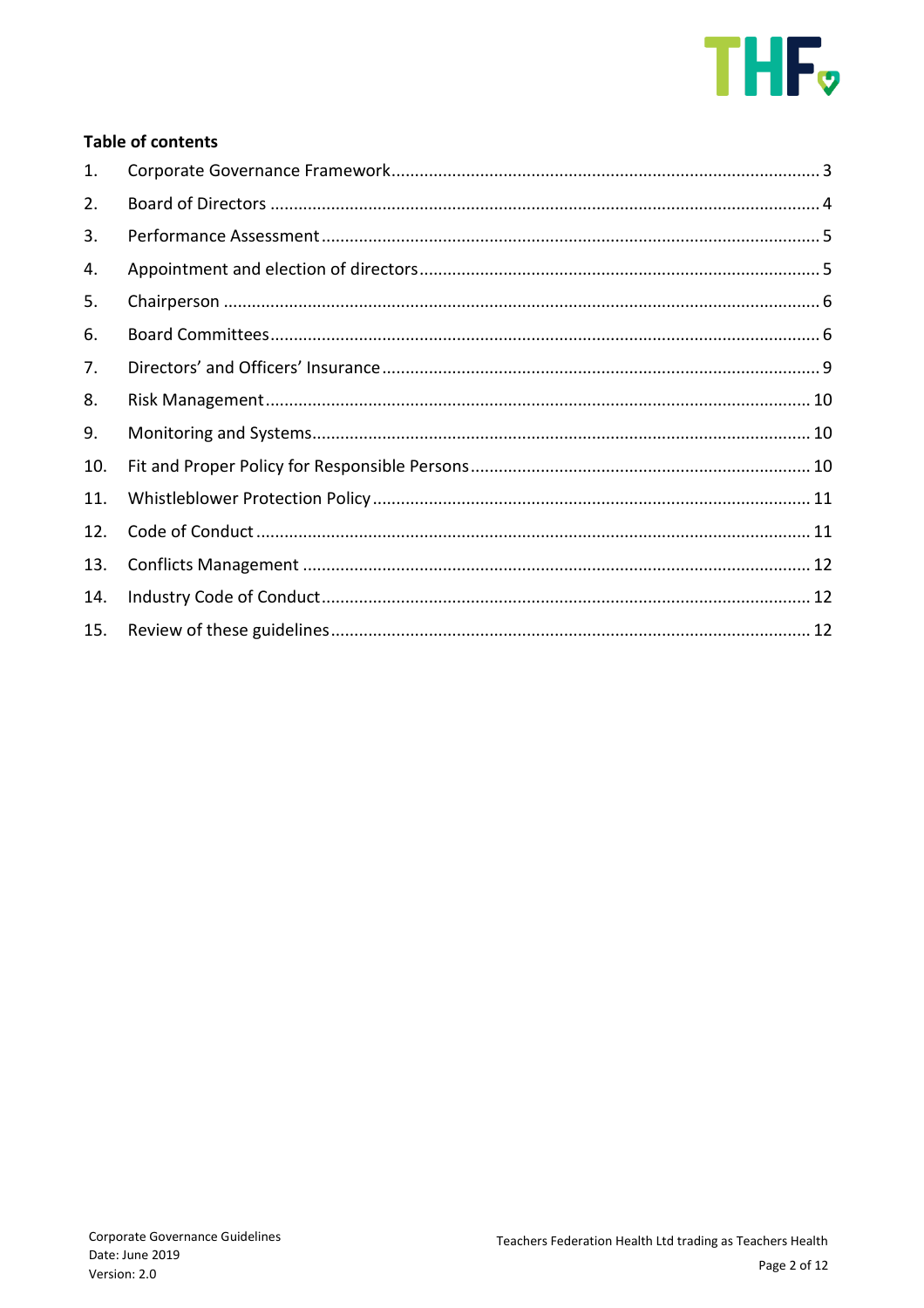## <span id="page-2-0"></span>**1. Corporate Governance Framework**

- 1.1 The role and responsibilities of the Board of Directors (the Board) are set out and the Board operates in accordance with the broad principles set out in its Board Charter. The Board Charter also details the membership and operation of the Board.
- 1.2 The Board provides overall strategic guidance for Teachers Federation Health Ltd (TH or Company) and effective oversight of management. The Board ensures that the Company complies with its Constitution and all legal and regulatory requirements. The Board has reserved to itself the following specific responsibilities:
	- a) *Strategy* including charting the direction, strategies and performance objectives for TH and monitoring the implementation of those strategic and business plans and performance objectives.
	- b) *Oversight of management* including the regular monitoring and assessment of senior executive's performance including the Chief Executive Officer (CEO) in achieving Board approved strategies and budgets against key performance indicators set by the Board and approving CEO remuneration policies and practices.
	- c) *Stakeholders* including ensuring effective communication with Company members, policyholders, other stakeholders and the broader community.
	- d) *Ethics, conduct and culture* including:
		- actively promoting ethical and responsible decision-making;
		- establishing and maintaining a code of conduct to guide its directors, senior executives and all employees in the practices necessary to maintain confidence in TH integrity; and
		- forming a view of the risk culture and identifying changes required to improve the risk culture and ensuring the changes are implemented.
	- e) *Oversight of financial and capital management* including establishing and overseeing TH accounting and financial management systems, monitoring TH financial results on an ongoing basis, reviewing and approving the annual financial report and approving decisions affecting the investments and capital of TH.
	- f) *Compliance and risk management* including establishing, overseeing and regularly reviewing systems of internal compliance, risk management and control, and systems of legal compliance (including but not limited to Privacy and WH&S) that govern the operations of TH, and ensuring they are operating effectively.
- 1.3 The Board has delegated to the CEO the authority to manage and control the day to day affairs of TH other than those specifically reserved to itself in the Board Charter and the Delegations of Authority Policy. These authorities are exercised within an extensive system of internal controls.
- 1.4 The Board consistently places high importance on the governance of TH, which it believes is vital to the wellbeing of the Company. Consequently, TH has adopted a comprehensive framework of corporate governance guidelines and policies that are reviewed on a regular basis.
- 1.5 As at 30 June 2019, the Board's corporate governance practices are broadly based on the corporate governance principles issued by the ASX Corporate Governance Council (the 3rd edition of Corporate Governance Principles and Recommendations) as far as they are applicable to an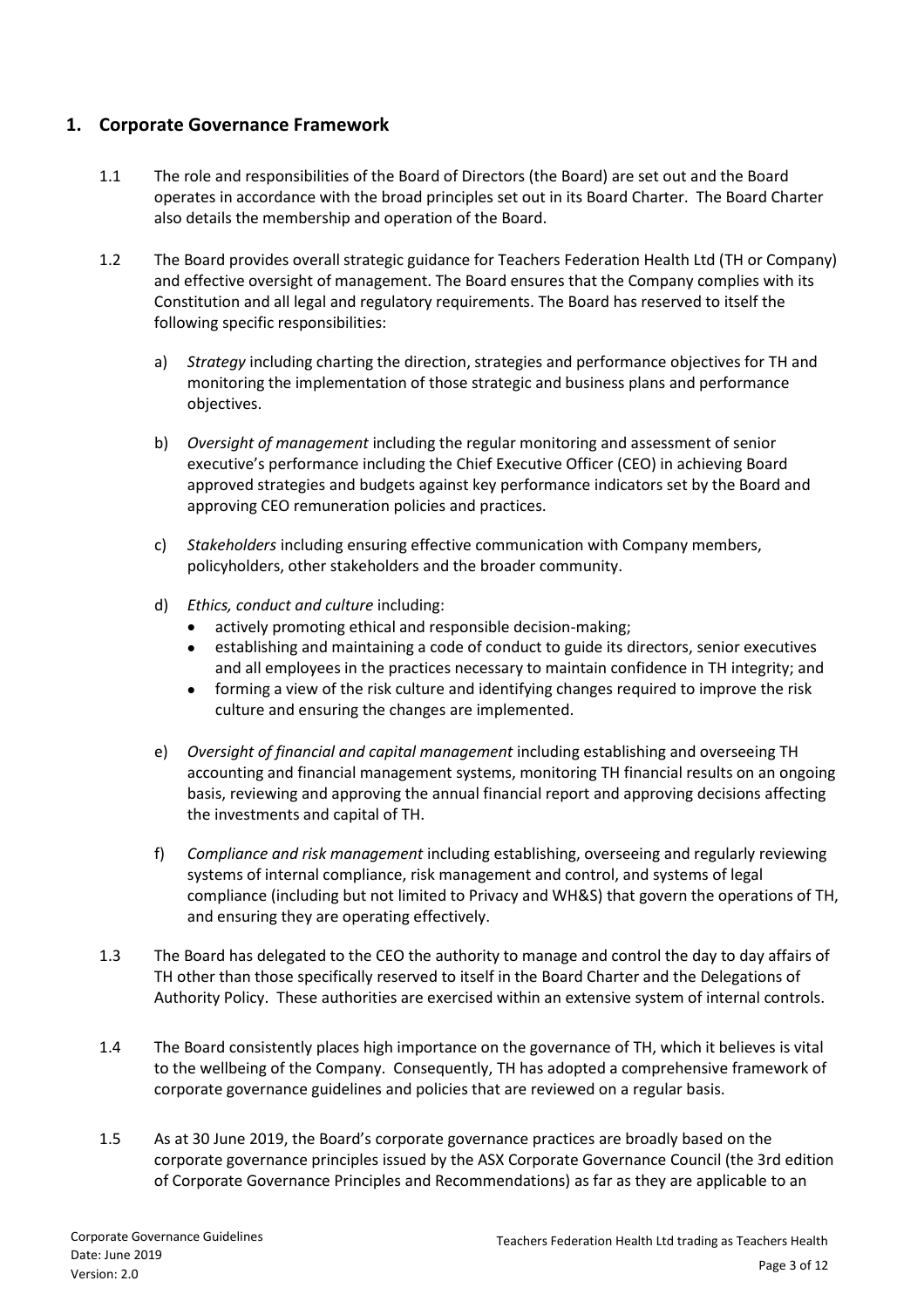unlisted, not-for-profit company limited by guarantee, and reflect the ongoing focus of the Board in discharging its responsibilities at an appropriate level to meet the full expectations of Company members, policyholders, regulatory authorities and the general community.

- 1.6 The Company is regulated by the Australian Prudential Regulatory Authority (APRA). APRA has determined prudential standards pertaining to governance. The corporate governance framework provides a solid foundation to enable compliance with those prudential standards.
- 1.7 TH is committed to keeping its Company members and policyholders informed about general developments in corporate governance and the practical impact of those developments for TH.

# <span id="page-3-0"></span>**2. Board of Directors**

- 2.1 The Board comprises up to a maximum of nine Directors, each of whom is required by the Constitution to be a non-executive Director. The Board Charter requires that directors must at all times bring an independent judgement to bear on all Board decisions. Accordingly, each Director has confirmed that he or she is independent (that is, free from any business or other association with TH that could materially interfere with the Director's independent judgement). Details of each Director's experience, qualifications, special responsibilities and attendance at meetings are set out in the Directors' Report in the Annual Report.
- 2.2 TH seeks to maintain an appropriate mix of skills, expertise, experience and diversity on the Board to ensure an understanding of and competence to deal with current and emerging issues relating to TH business and enhance the performance of the Company. The Board has determined to set a voluntary target for women on the Board at or above 40%. In addition to its charter, the Code of Conduct and these Guidelines, the Board has also adopted a Fit and Proper Policy for Responsible Persons to ensure that Company members and policyholders are represented by Responsible Persons of suitable character, integrity and competence.
- 2.3 The Board meets at least eight times per year according to a schedule determined at the end of each calendar year. The scheduled meetings are supplemented by special purpose meetings where required. An extensive agenda is prepared for each meeting. The agenda enables Directors to be adequately informed about the operations of TH, to monitor management's implementation of key strategic initiatives and to consider the environment in which the health benefits fund operates. Matters of a strategic nature are given priority. In addition to the Board meetings, a structured directors' development and strategy review is the major focus of the Board Strategy Day held at least annually.
- 2.4 TH actively promotes ethical and responsible decision making. Directors are required to disclose any conflicts and material personal interest to the Board. Where necessary the Board will evaluate whether a Director should participate in the consideration of a matter by using the mechanism set out in the Constitution and the Corporations Act 2001. Directors are required to review their positions to assist in the avoidance of situations where the interests of the Directors might affect, or appear to affect, decision making by the Board. This is further supported through the TH Conflicts of Interest Policy and Framework.
- 2.5 Managers responsible for critical areas of the business are regularly requested to brief the Board and its Committees so as to assist Directors in maintaining their familiarity with, and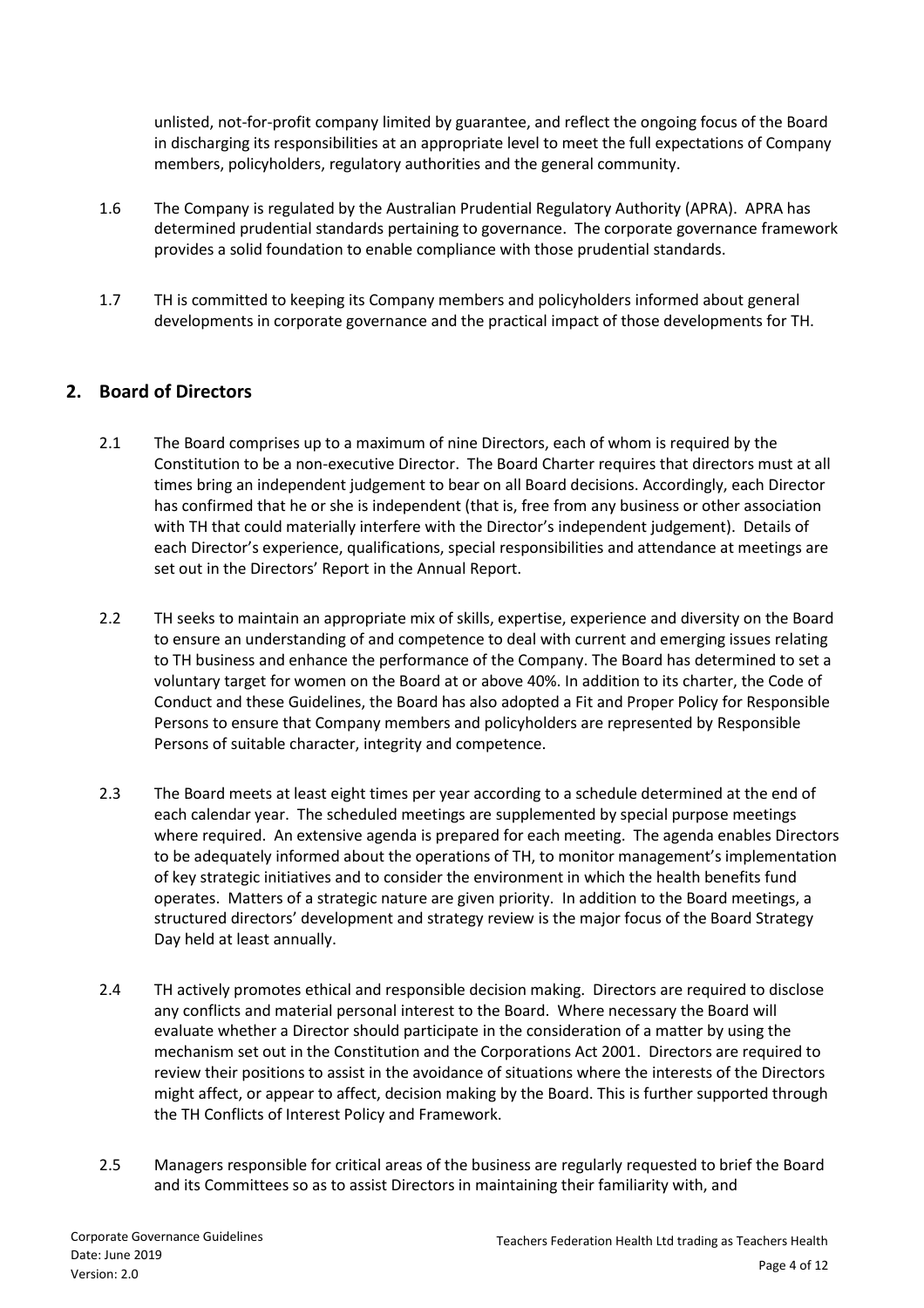understanding of TH activities. These briefings contribute to the assessment made by the Board about the performance of Management in running the business. External professionals and consultants also brief the Board and its Committees where appropriate.

- 2.6 The Board has in place a procedure whereby, after appropriate consultation, Directors are entitled to seek independent professional advice, at the expense of TH to assist them to carry out their duties as Directors. The procedure provides that any such advice is generally made available to all Directors.
- 2.7 Directors participate in an induction program upon appointment and in addition, the Board has also established a program of continuing education. This includes sessions with experts in the particular fields relevant to TH operations and attendance at relevant conferences and seminars. The training and education programs ensure Directors keep up to date with developments in a dynamic and challenging industry. Directors are also encouraged to attend and actively participate in education sessions and courses offered by the Australian Institute of Company Directors and/ or the Governance Institute of Australia.

#### <span id="page-4-0"></span>**3. Performance Assessment**

3.1 The Board has a policy of undertaking an annual assessment of its collective performance and the performance of individual directors and of its committees. This assessment may be by way of selfassessment and is periodically supplemented by facilitation by a third party inclusive of interviews with directors. The Chairperson, and/or a facilitator if a third party is used, formally discusses the results of the performance review with the Board as a whole. The discussion also considers the effectiveness of the Board and its contribution to the Company. Each of the Board's committees also reviews its performance against the objectives of its respective Charter.

#### <span id="page-4-1"></span>**4. Appointment and election of directors**

- 4.1 TH seeks to have a Board comprised of directors that collectively have a range of skills, knowledge and experience to:
	- a) understand and manage the risks to the organisation;
	- b) understand and ensure compliance with the organisation's legal and prudential obligations;
	- c) effectively oversee the management of the organisation; and
	- d) effectively contribute to the Board's deliberations and processes.
- 4.2 The private health insurance industry is heavily regulated and complex and as such directors need to have qualifications or experience that enables them to work within this environment. The Government regulatory agency, APRA, mandates governance and prudential standards that require ongoing compliance and all directors must develop and maintain a sound understanding of these obligations. To this end, the Board has established a set of general criteria and skills that would ensure that all directors of the Company would be able to carry out their responsibilities effectively.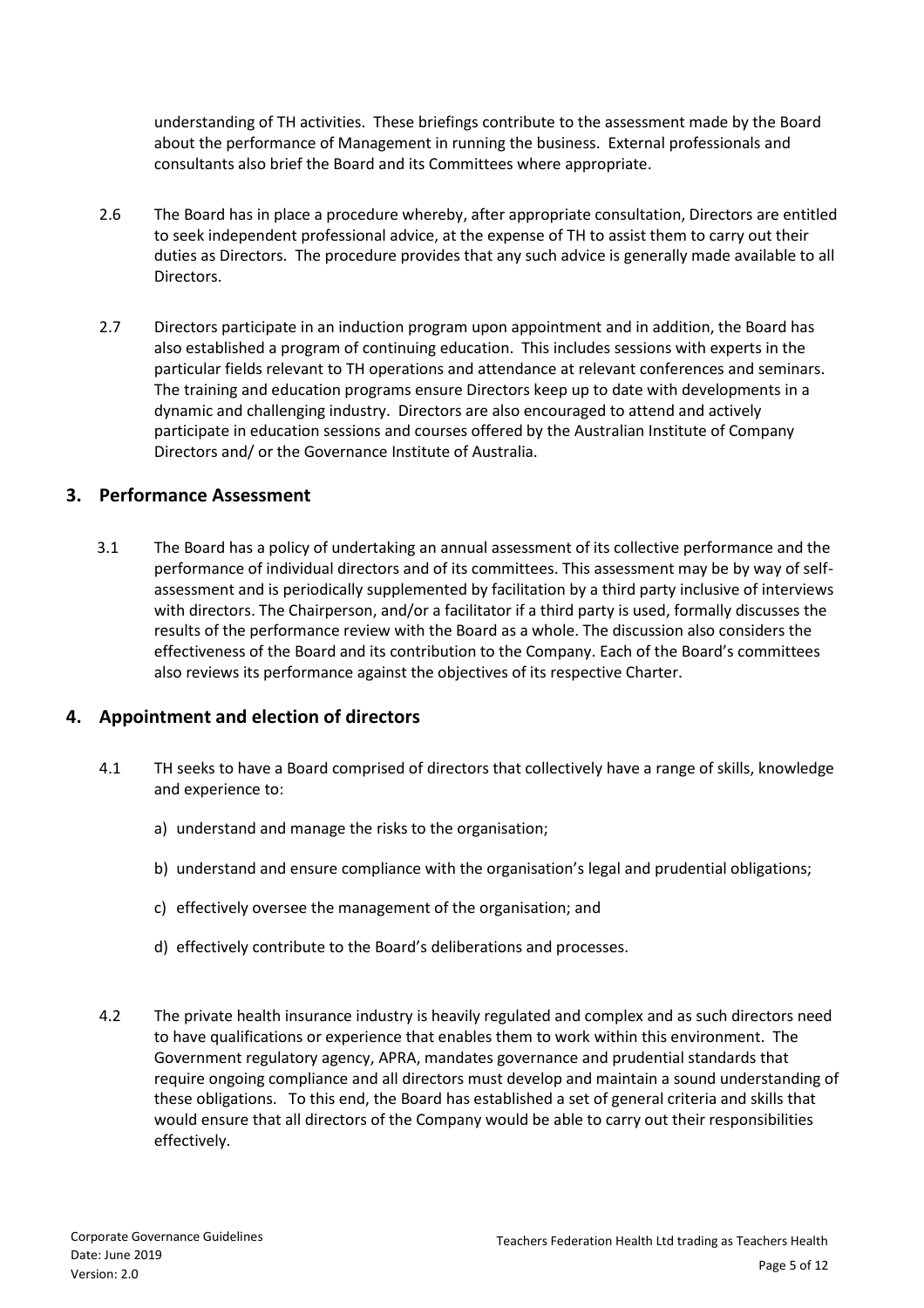- 4.3 Specific criteria may be developed for each appointment, having regard to:
	- a) the immediate collective capacity of the Board in terms of the mix of skills, experiences, functional orientation and personal qualities;
	- b) the Board's renewal policy, succession plans and business development intentions; and
	- c) diversity, but only as a secondary dimension to skills, experience and personal qualities.
- 4.4 The Board has developed a Role Description for directors that details the role and responsibilities of directors as well as the professional qualifications and skills required.

Directors are appointed and/or elected to the Board in accordance with the Constitution (see section 15.3).

#### <span id="page-5-0"></span>**5. Chairperson**

- 5.1 The Chairperson is an independent non-executive director appointed by the Board and may not be the CEO of the Company. The Chairperson's responsibilities include:
	- a) leading the Board in reviewing and discussing Board matters;
	- b) ensuring the efficient organisation and conduct of the Board's function;
	- c) promoting constructive relations between Board members and between the Board and management; and
	- d) reviewing corporate governance matters with the CEO and reporting on those matters to the Board.

#### <span id="page-5-1"></span>**6. Board Committees**

6.1 The Board has established a number of committees to assist in the execution of its duties and to allow detailed consideration of complex issues. Each committee has its own written charter setting out its responsibilities, composition, structure and the manner in which the committee is to operate. The charter of each committee is reviewed every two years. Board committees have delegated authority within their charter of responsibilities and make recommendations to the Board. Activities of each committee are reported to the Board at the next full Board meeting.

Details about the membership of committees and the attendance of members at committee meetings are set out in the Director's Report in the Annual Report.

- 6.2 Where there are matters of relevance or interest to more than one committee, a joint meeting of those committees may be held to discuss the matter or, the matter may be dealt with by one committee before being referred to the other committee.
- 6.3 Audit and Finance Committee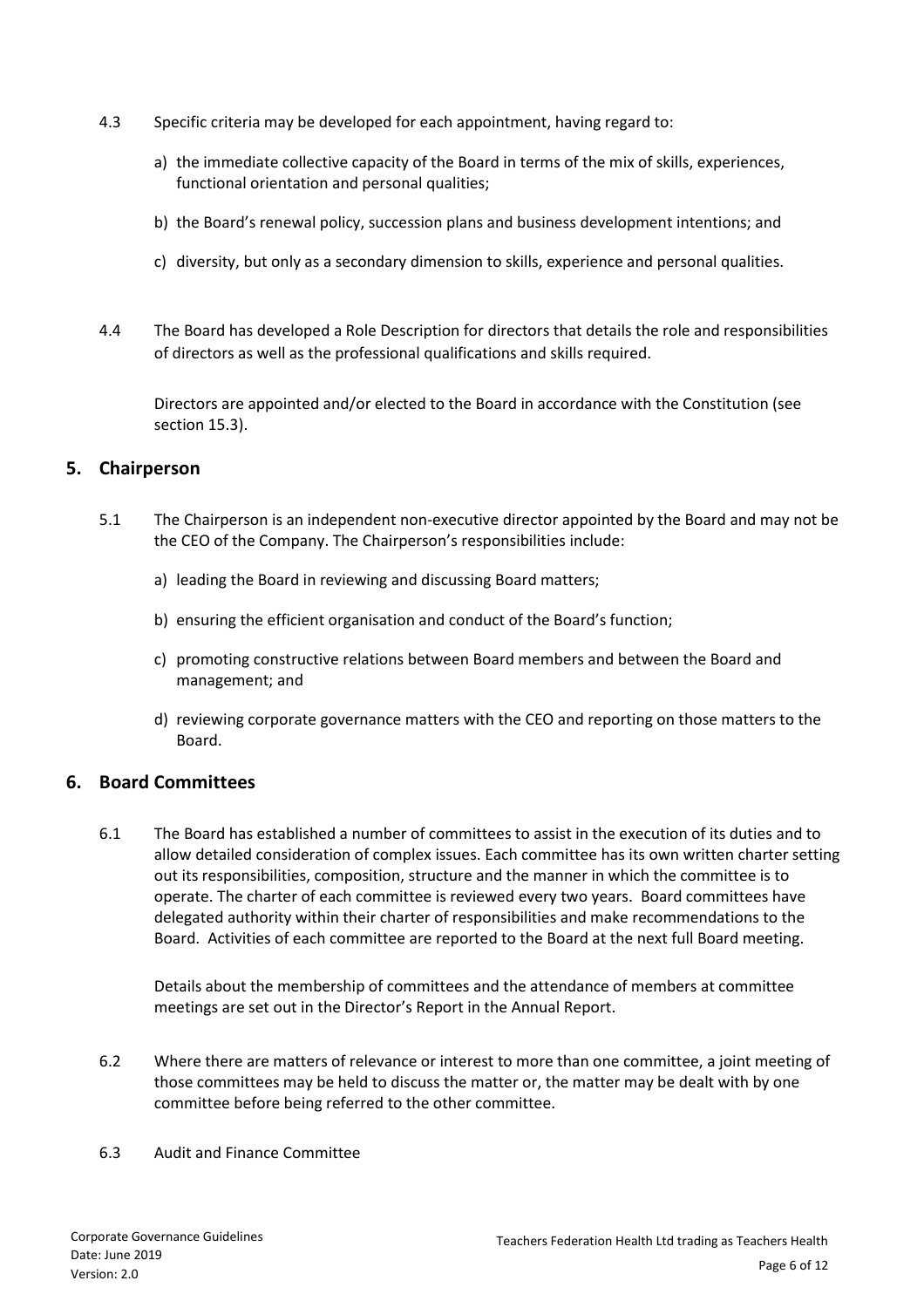The purpose of the Committee is to provide an objective, non-executive review of the effectiveness of TH's financial reporting and risk assurance framework.

The Committee comprises a minimum of three (3) and up to a maximum of five (5) non-executive members of the Board, a majority of whom are independent and each of whom have appropriate financial experience and understanding of the private health insurance industry. The Chairperson of the Audit and Finance Committee must be an independent non-executive director of TH who will not also be the Chairperson of the Board.

The Committee will, within the scope of its authority, oversee, review and make recommendations to the Board on:

- a) all APRA statutory reporting requirements;
- b) the financial reporting process to ensure the balance, transparency and integrity of published financial information;
- c) the financial condition of TH and the health benefits fund conducted by TH;
- d) the appointment, role and performance of the Appointed Actuary;
- e) the effectiveness of TH's internal control systems;
- f) the independent internal audit function including the appointment, independence, performance, remuneration and removal of the Internal Auditor;
- g) the independent audit process including the appointment, independence, performance, remuneration and removal of the External Auditor;
- h) the investment activities of TH including investment policy, investment strategy, investment performance and appointment of Investment Advisors;
- i) the maintenance of an effective Whistleblower Protection Policy and procedures, including how matters raised under the Whistleblower Protection Policy are dealt with to ensure appropriateness of action; and
- j) undertake any special projects delegated by the Board or deemed necessary by the Committee.

#### 6.4 People and Remuneration Committee

The People and Remuneration Committee has been established to assist the Board in fulfilling its statutory and regulatory responsibilities and to oversee, review and make recommendations to the Board relating to Board composition, renewal and performance, human resource matters and compliance with employment laws and regulations.

The Committee is comprised of a minimum of three (3) and up to a maximum of five (5) nonexecutive members of the Board, a majority of whom are independent directors.

The principal responsibilities of the Committee are to: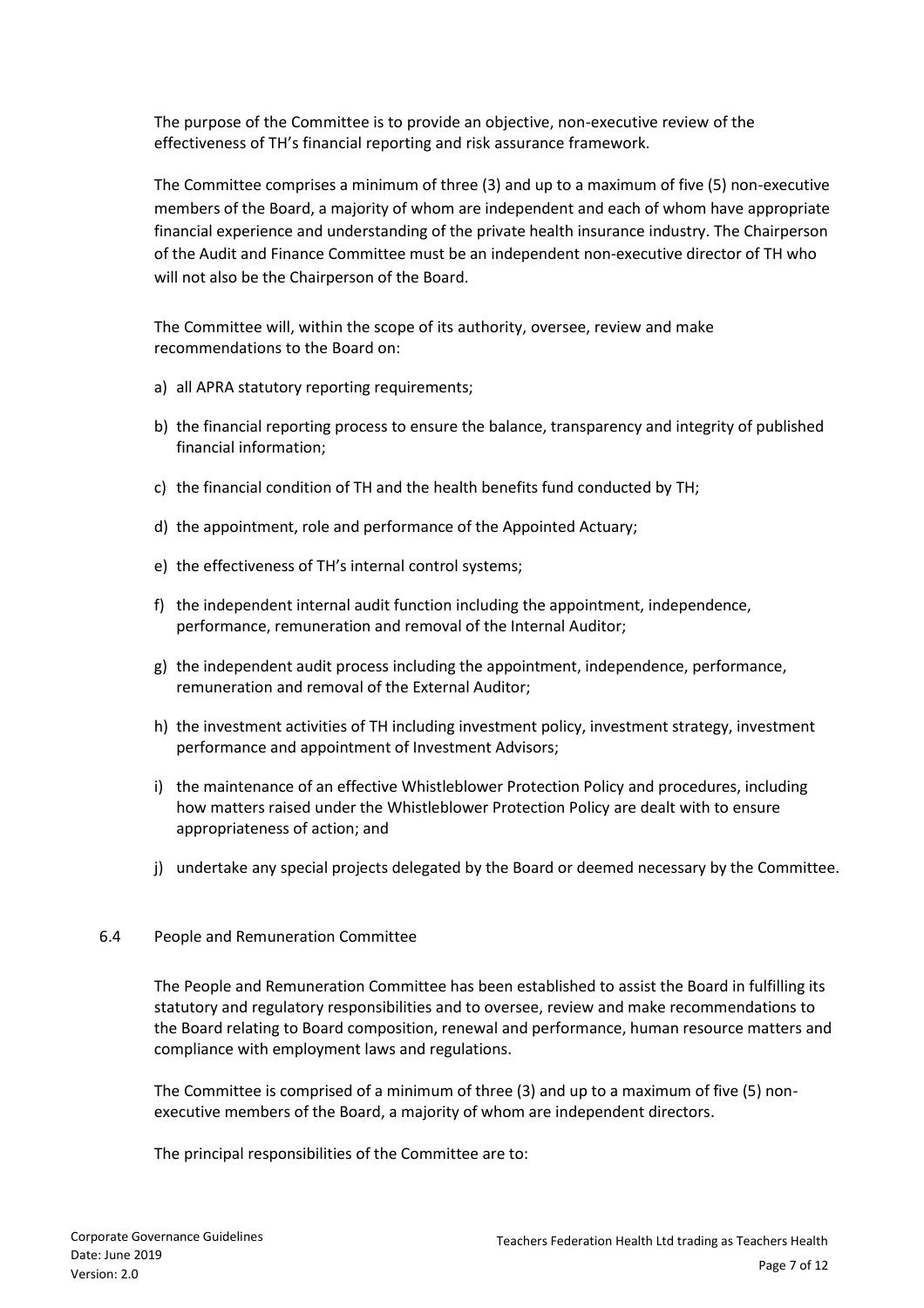- a) make recommendations to the Board on the necessary and desirable competencies of the Board, Board succession plans, the process of evaluation of the performance of the Board, its Committees and Directors;
- b) make recommendations to the Board on the appointment of new Board member candidates, having regard to their skills, experience and expertise;
- c) develop and review induction procedures, continuing development and education programs for Board directors;
- d) establish and conduct the annual performance evaluation of the CEO and report to the Board the outcomes of this review;
- e) review with the CEO the outcomes of the annual performance evaluation of direct reports to the CEO and other persons whose activities may, in the Committee's opinion, affect the financial soundness of TH or the group and any other person specified by APRA;
- f) review the conditions of employment and annual remuneration of the CEO and report the outcomes of this review to the Board;
- g) review and approve the recommendations of the CEO relating to the conditions of employment and annual remuneration of the direct reports of the CEO, other persons whose activities may, in the Committee's opinion, affect the financial soundness of TH or the group and any other person specified by APRA;
- h) periodically review with the CEO, the TH organisational capability and succession plan for employees, managers and executives; and
- i) review people-related issues and policies generally.
- 6.5 Risk and Governance Committee

The Risk and Governance Committee has been established to assist the Board fulfil its statutory and fiduciary responsibilities by providing objective, non-executive oversight and review of the effectiveness of the implementation and operation of TH's risk and compliance management framework.

The Committee comprises of a minimum of three (3) and up to a maximum of five (5) nonexecutive members of the Board, a majority of whom are independent, with appropriate risk management and governance experience and understanding of the private health insurance industry. The Board determines the Chairperson of the Committee who is an independent nonexecutive member of the Board and not the Chairperson of the Board.

Within its scope of authority, the Committee reviews and makes recommendations to the Board on:

- a) TH's system of risk management and internal control including:
	- a. the effectiveness of TH's Risk Management Strategy and Framework, having regard to the organisation's risk management culture;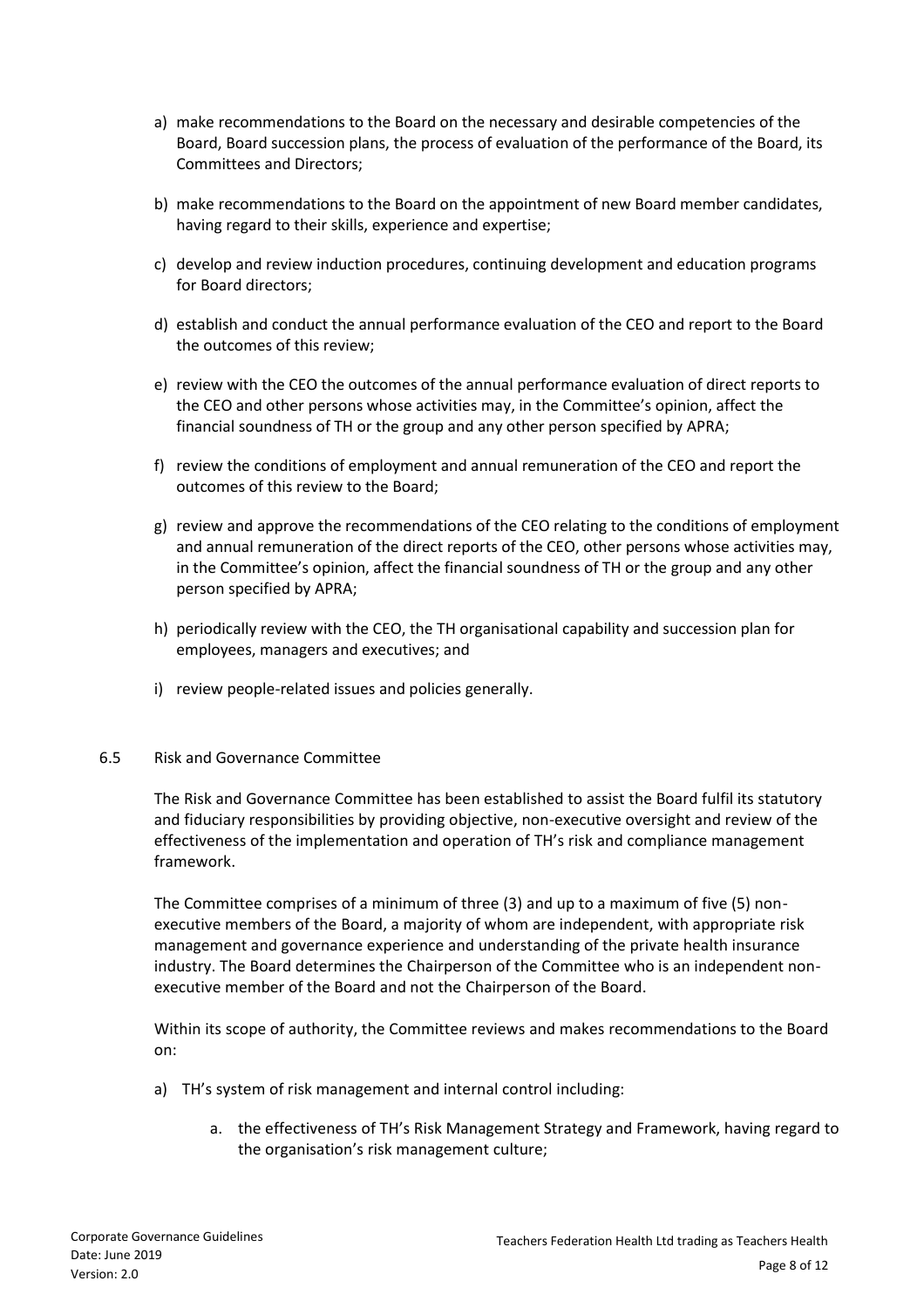- b. the identification and assessment of the material risks facing TH considered against the organisation's risk appetite;
- c. the organisation's Business Continuity and Disaster Recovery framework; and
- d. the appropriate level of reporting on the performance and application of the risk management and internal control system throughout TH.;
- b) TH corporate governance policies and practices including:
	- a. TH's systems and procedures for compliance with laws, regulations, internal policies and industry standards;
	- b. corporate governance, regulatory and compliance issues including the Private Health Insurance Act 2007, Private Health Insurance (Prudential Supervision) Act 2015, APRA Standards, Rules and Reporting Standards, Ministerial Private Health Insurance Rules, the Corporations Act and ASIC requirements;
	- c. disclosure of corporate governance policies and information to ensure effective communication of TH corporate governance practices; and
	- d. best practice developments in corporate governance.

#### 6.6 Strategy Committee

The Strategy Committee has been established to assist the Board in fulfilling its responsibilities relating to the development and implementation of corporate strategy for TH. The Committee is comprised of a minimum of three (3) and up to a maximum of five (5) non-executive members of the Board. The principal responsibilities of the Committee are to:

- a) review strategy and recommend refinements, as necessary, to the Board to enhance the company's competitive position and long term performance;
- b) consider viable and likely opportunities and threats that are expected to be presented to the company as further rationalisation and change occurs in the PHI industry;
- c) inform the Board of any other strategic developments and make appropriate recommendations as required;
- d) work with management on the development and articulation of any strategic plan or initiative for recommendation to the Board; and
- e) assist management with recommendations regarding specific strategies such as new products or new markets.

## <span id="page-8-0"></span>**7. Directors' and Officers' Insurance**

7.1 TH maintains an insurance policy for the benefit of the Directors, the Company Secretary, officers and employees (as defined by the policy) insuring all insured persons against a liability (and not including any liabilities for which insurance is prohibited under s199B of the Corporations Act 2001). In accordance with commercial practice, the insurance policy prohibits the disclosure of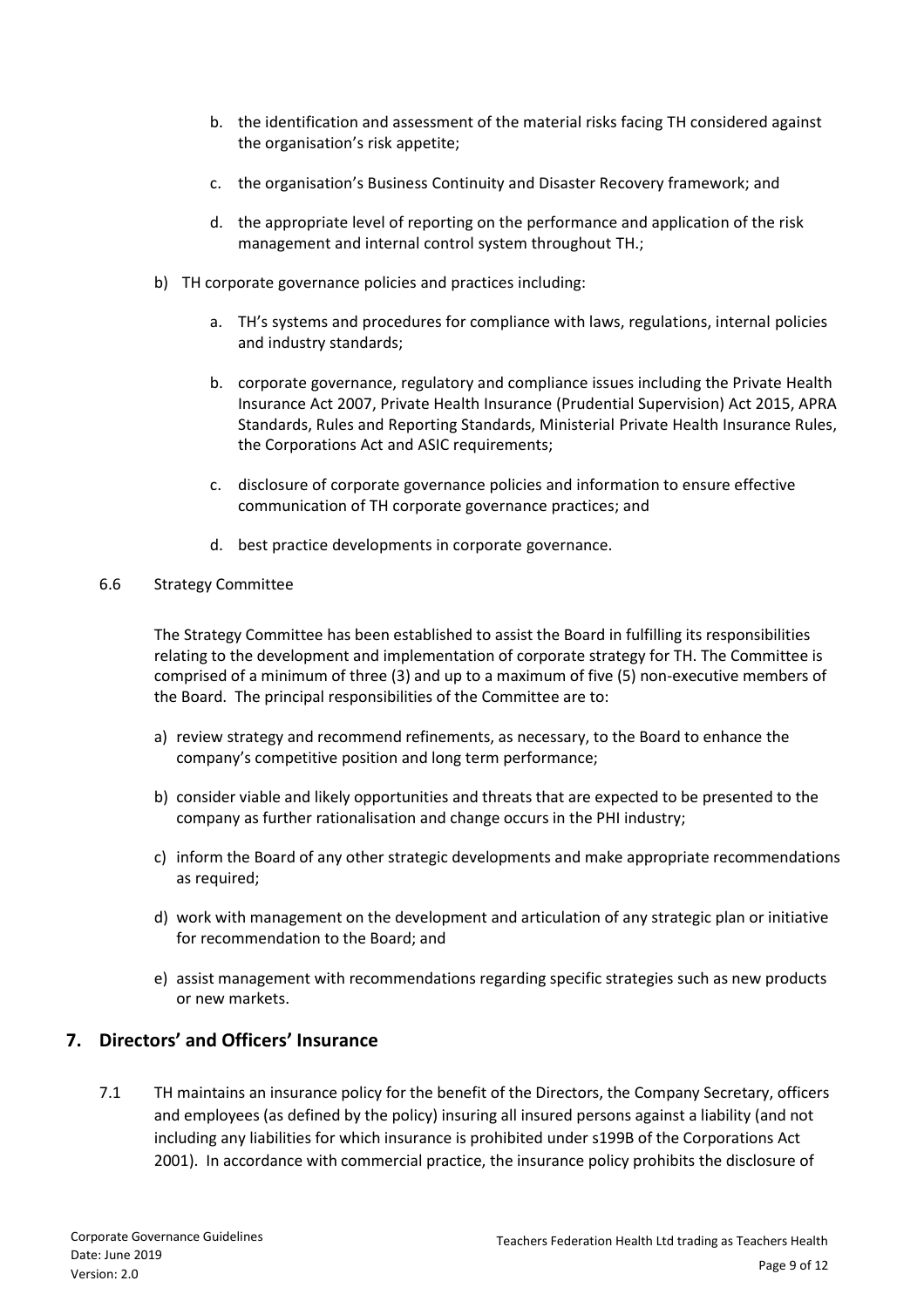the terms of the policy including the nature of the liability insured against and the amount of the premiums.

## <span id="page-9-0"></span>**8. Risk Management**

- 8.1 TH recognises effective risk management is good management practice, supports achieving organisational objectives and is an integral part of sound corporate governance. A detailed Risk Management Strategy and Framework based on ISO 31000:2018 has been developed and implemented by management and endorsed by the Board. This risk management framework is critical to the safety, reputation and sustainability of the operations of the business and to the ongoing viability of the health benefits fund operated by TH. The various risk management practices are undertaken to provide reasonable assurance to the Board of the effectiveness of the risk management framework within the overriding principle that business risk is a basic line management responsibility – all managers, not just the CEO, share that responsibility.
- 8.2 Both the Board and the Risk and Governance Committee receive frequent updates about the management of risk. At each Board meeting, the CEO updates the Board on developments in relation to the material business risks facing TH. The Board reviews and sets TH's risk appetite on an annual basis.

## <span id="page-9-1"></span>**9. Monitoring and Systems**

- 9.1 The financial and operational performance of TH is monitored by the Board through regular management reporting of performance against budgets and other relevant key performance indicators. These budgets have been established by Management and approved by the Board. The External Auditor reviews and tests the system of internal controls, to the extent necessary, for an independent opinion on the financial statements at the end of the year.
- 9.2 Internal audit operates under its own Charter. The internal audit function provides an independent and objective review of the management of TH material risks and the implementation of effective controls designed to manage these material risks and provide reasonable assurance against material misstatement or loss by enabling the timely identification of problems that require the attention of management or the Board. These controls have been established by management and are reviewed by the internal audit, with the findings of reviews reported to the Audit and Finance Committee and the Board.

# <span id="page-9-2"></span>**10. Fit and Proper Policy for Responsible Persons**

10.1 TH has developed and implemented a Fit and Proper Policy for Responsible Persons to assist in assessing the fitness and propriety of TH Responsible Persons (as defined in the policy). A person in a Responsible Person position must have the appropriate skills, experience and knowledge to perform that role ("competencies") and must act with the requisite character, diligence, honesty, integrity and judgment ("character"). A person will be considered fit and proper if he or she is assessed to meet substantially the assessment criteria set out in this policy and, if appropriate, in the position description for their role.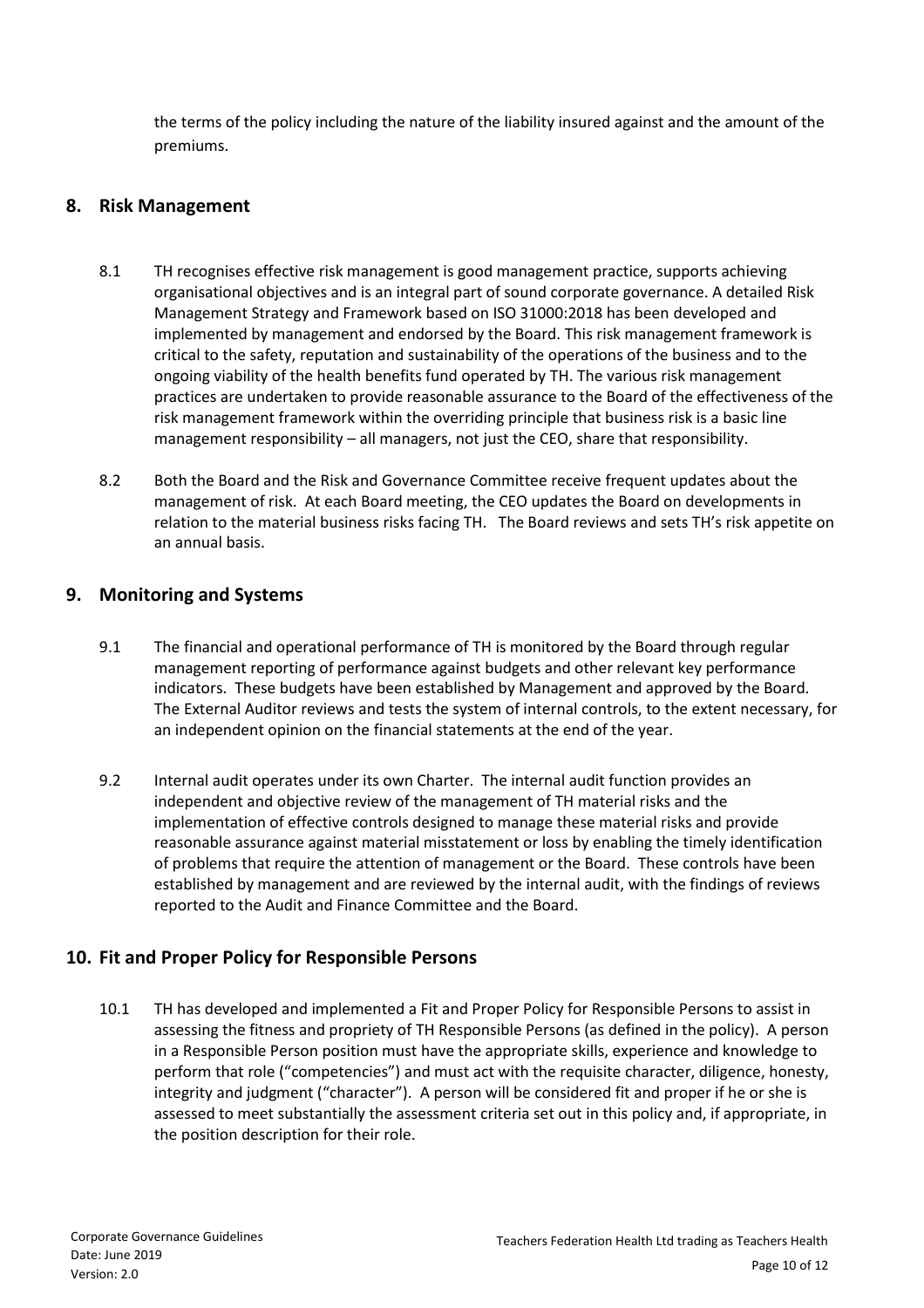10.2 A person's fitness and propriety will be assessed against the assessment criteria listed in the policy, and any specific requirements set out in the position description for the Responsible Person role. In the case of Directors, the assessment criteria apply to the Directors collectively, rather than each individual Director necessarily meeting all the criteria, such that the Board as a whole meets the criteria.

#### <span id="page-10-0"></span>**11. Whistleblower Protection Policy**

- 11.1 TH has developed and implemented a Whistleblower Protection Policy that encourages and provides a framework for all TH employees (and others) to report any corrupt or improper conduct or any genuine matters of behaviours that they have reasonable ground to believe contravene TH policies or the law including:
	- a) dishonest behaviour;
	- b) fraudulent activity;
	- c) corrupt practices;
	- d) illegal activities;
	- e) unethical activity including a breach of the TH Code of Conduct;
	- f) unsafe work practices;
	- g) intimidation, harassment, discrimination, disadvantage or adverse treatment in relation to a person's employment; and
	- h) any other conduct that may cause financial or non-financial loss to TH or be otherwise detrimental to the interest of TH.

## <span id="page-10-1"></span>**12. Code of Conduct**

- 12.1 TH has adopted a Code of Conduct that applies to all directors, officers, employees, contactors and consultants to TH. This code sets out the ethical standards and rules of TH and provides a framework to guide compliance with legal and other obligations to stakeholders including:
	- a) the avoidance of conflicts of interest or disclosure of conflicts of interest if one occurs;
	- b) acting appropriately in relation to the use of corporate opportunities and other benefits;
	- c) compliance with the Privacy Act 1988 (Cth);
	- d) the integrity and security of confidential information; and
	- e) dealing honestly and fairly with all parties; and
	- f) compliance with relevant laws and regulations.